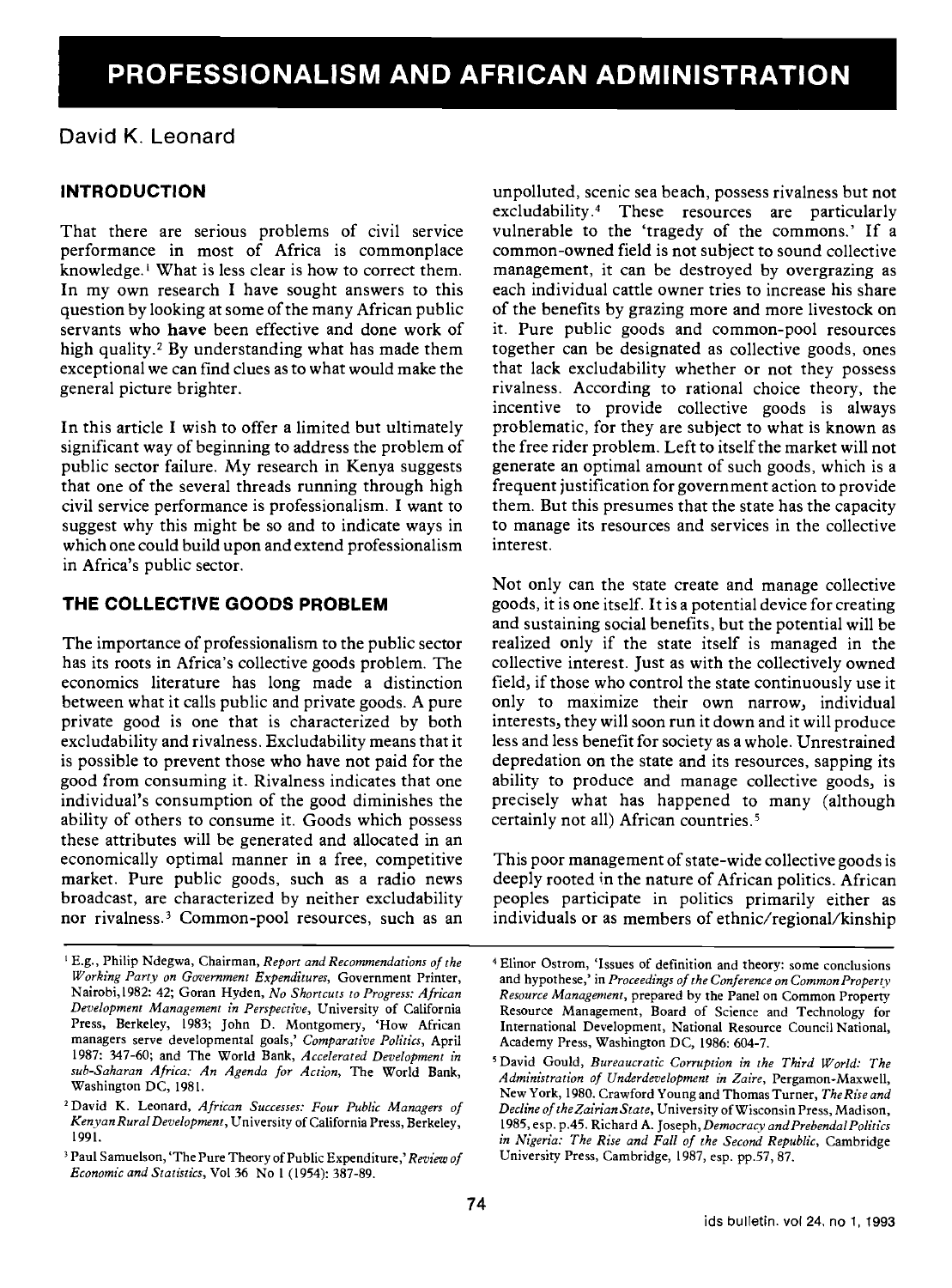groups. This form of participation evolves naturally and powerfully into patron-client politics. The overwhelming focus of African governmental activity, as Robert Bates has shown, is on the production and distribution of private goods, at the expense of collective ones — unless the latter can be ethnically or geographically defined. Consequently these societies are seriously under-provided with collective goods, including the public policies that add to collective welfare. Thus we have the paradox that these states may actually spend a substantial amount on, for example, rural or agricultural services even while agriculture or the quality of rural life is declining. The expenditures are on relatively unproductive private goods, while the desperately needed collective goods are underfinanced or undermined.<sup>6</sup>

#### PROFESSIONALISM AND THE COLLECTIVE GOODS PROBLEM

The professionalism of the senior civil service is a partial solution to the African state's collective goods problem. It certainly is not the only force acting on African states to pursue broad, collective interests and indeed probably only rarely is fully effective when it is the only causative agent. My examination of African public servants in Kenya who had a great and positive effect on rural development points to the importance of professionalism but suggests that other factors include: nationalism, certain forms of class formation, and international donor intervention.7 Nonetheless, I want to concentrate here on professionalism.

Professionals are defined by three important attributes:

**1** 'The job  $\ldots$  is **technical**  $-$  based on systematic knowledge or doctrine acquired only through long prescribed training.'

2 'The professional man (or woman) adheres to a set of professional norms.'8 These involve 'a collectivity or service orientation'9 and are what R. K. Merton calls 'institutionalized altruism.'°

Robert Bates, Markets and States in Tropical Africa: The Political Basis ofAgricultural Policies, University of California Press, Berkeley, 1981.

- 8 Harold L. Wilensky, 'The Professionalization of Everyone?' The American Journal of Sociology, 70 (1964): 138.
- William J. Goode, 'Encroachment, charlatanism and the emerging profession: psychology, sociology, and medicine,' American Sociological Review, Vol 25 No 6 (1960): 903. Goode, in contrast to some others, sees these first two attributes alone as the basic defining ones for a profession.
- <sup>10</sup> Robert K. Merton with Thomas F. Gieryn, 'Institutionalized altruism: the case of the professions,' in Social Research and the Practicing Professions, by R. K. Merton, cd. by Aaron Rosenblatt and Thomas F. Gieryn, Massachusetts, Cambridge: Abt Books, 1982: 109-34.
- <sup>11</sup> James Q. Wilson, Bureaucracy: What Government Agencies Do and Why They Do Ir, Basic Books, 1989: 60.

3 Professionals are oriented to their professional peers for at least part of their approval and advancement.<sup>11</sup> This last attribute implies some degree of autonomy for the profession, enabling it at least to pass judgement on the technical quality of the professional's work.'2

From these defining characteristics we can begin to see the special kind of contribution professions have to make to public sector performance in Africa (and elsewhere). The normative structure of a profession strongly tends toward the production of collective goods, for at least it is dedicated to preventing a narrow commitment to the private good of the practitioner or even the client. The operative word in this sentence is 'tends.' Jam not making the claim that all professionals adhere to professional norms. Freidson and others have made it clear that this is not the case. Rather I am suggesting only that the social system of the profession operates in such a way (a) as to encourage these values and (b) that those who show higher technical and ethical standards are accorded the relative label of being 'more professional' by their peers.<sup>13</sup>

Some professions, such as economics and public health, are inherently oriented to collective goods. And veterinary medicine, as practiced in Africa, is primarily directed to those ends. Others, such as curative medicine and law, are focused on the private good of individual patients. But at least the practitioner feels some responsibility to the collective good aspects of health or law (as a way of preventing the spread of sickness or lawlessness) and is constrained against acting purely out of selfish motives. Still other professions have a commitment to standards that, although perhaps not directed explicitly at protecting client interests, do result in collective benefit. Engineering standards of quality and efficiency tend to to work to the collective good when employed in public works.

Leonard, Ch. 12 and 13.

<sup>&</sup>lt;sup>12</sup> Wilensky, pp.151, 154. Freidson differs with Goode in holding that autonomy is the true defining characteristic of a profession and that knowledge and ethics are used only to support the claim to this status with the public. Eliot Freidson, Profession of Medicine: A Study of the Sociology of Applied Knowledge, Harper and Row, New York, 1970: 79, 82. Whether they are a derived or defining characteristic, however, a claim to ethical behaviour is a part of what we understand tobe a profession. With respect to the degree of autonomy Freidson further writes that 'control over work need not be total: what is essential is control over the determination and evaluation of the technical knowledge used in the work; important but secondary is control of the social and economic terms of work. Thus, a professional may remain a professional when he is socially subordinate to someone who does not belong to his profession as long as he is not technically subordinate . . . (T)he para-professional occupation (is distinguished by) being technically subordinate to a profession.' (pp.185-86.)

<sup>&</sup>lt;sup>13</sup> Even Freidson, who is uncertain that professions really are unqiue with regard to (a) acknowledges the existence of (b). Freidson, pp.81, 185-201.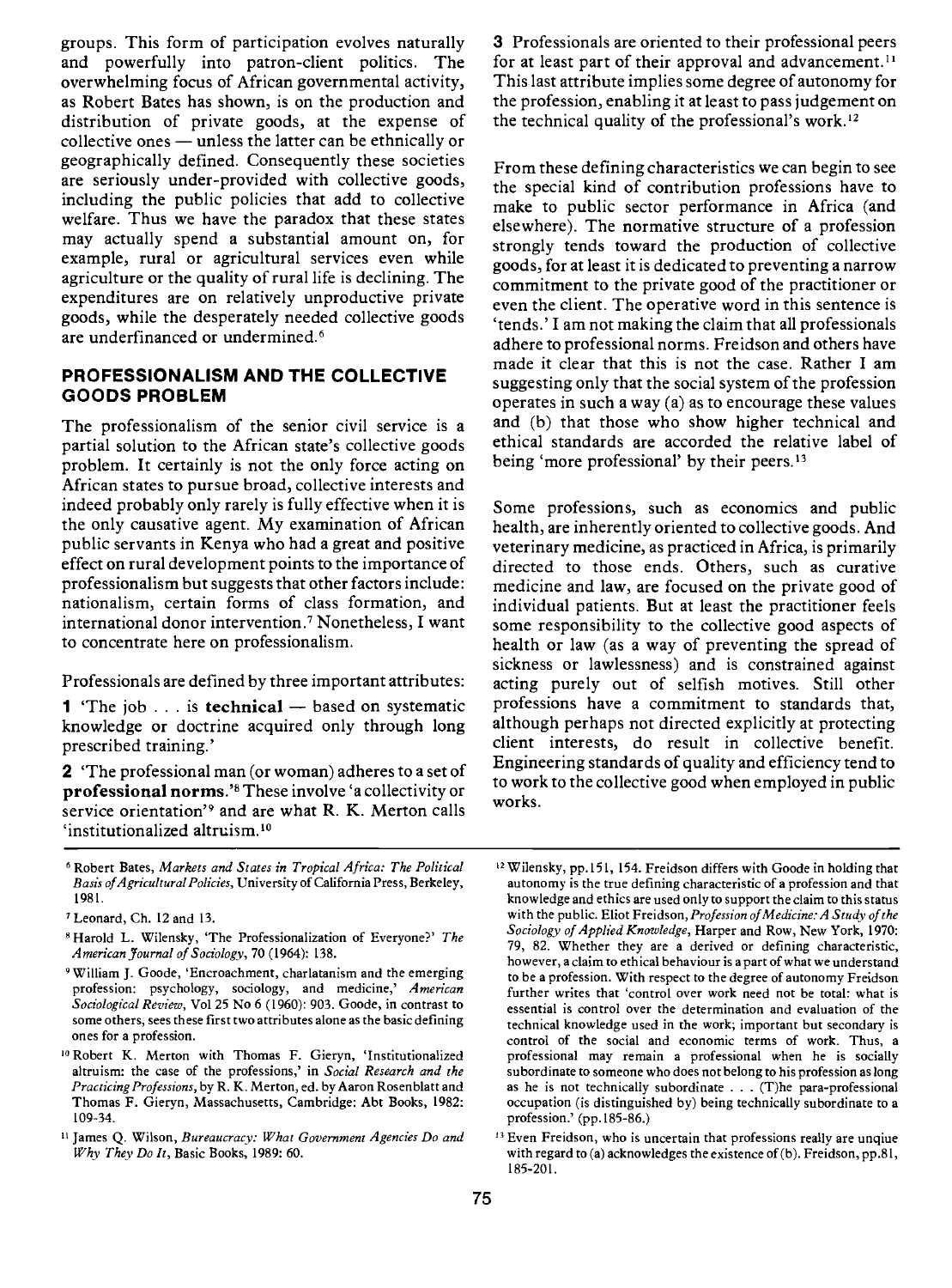Thus the professional has a propensity to translate into collective goods the pressures and demands of politicians and participating citizens, which otherwise would produce private goods of sub-optimal benefit to society. Without political and citizen pressure administrators are likely to relax into service of their own group interests; they do need to be energized by others. But if they reshape the energy of interest group demands so as to serve collective rather than private ends, they are fulfilling their professional mission.

Professional norms also reduce the likelihood that the professional will turn the situation to only his or her own personal benefit, for example through corruption. And professional standards press the practitioner to provide service of a high technical quality.

Furthermore, when exercised by those with authority, high professionalism has a positive effect on organizational behaviour. Other professionals, even though they themselves may not be behaving professionally, accord respect only to those who perform at the level of the profession's standards and norms. As respect is a vital component in stimulating staff to extra effort and to the solution of unanticipated problems, organizations that are not headed by highly professional individuals will deteriorate rapidly into minimal and formalistic behaviour.

Finally, when professionalism is matched with the existence of professional opportunities outside of the country or government, it promotes risk-taking, for those who lose career opportunities because of their maintenance of professional standards or values can be rewarded with alternative opportunities.

This list of the positive features of professionalism is mitigated by a number of criticisms that the professions have evoked both among progressives in industrialized countries and among development specialists. The major themes are:

(a) that developing country professionals are too wedded to élitist peer-oriented standards and methods, leading them to 'state-of-the-art' practices that were developed for the industrial world and are inappropriate to the real needs of their (generally poor) clients;'4

(b) that professionals, in being oriented toward their peers, are not responsive to the expressed needs of their clients and are not open to client participatory structures; and

(c) that many so-called professions have in fact become nothing but self-enhancing status groups.'5

There is a good deal of truth in these criticisms, but a response can be made to them. First, the fact that professionals do 'translate' client demands into professionally congenial forms, which is unresponsive, is actually part of their advantage in the conditions of patron-client politics. It makes them more likely to resist demands for purely private goods and to turn them into collective ones. Everett Hughes once suggested that, 'The quack is the man who continues through time to please his customers but not his colleagues."6 Note that this quote is not suggesting that client responsiveness is bad, only that it must be matched by faithfulness to collegial norms. Obviously this is what critics such as Chambers really want, for they are not enthusiastic about the way politicians respond to citizen demand either.

Another part of the criticism is not so much of the existence of professional norms and standards but of their content. Chambers, for example, can be read as not so much wanting to challenge professionalism as to change some of its values, thus altering the types of clients toward which it gives primacy, redefining its methods, and seeing participation as part of its professional methodology. It is instructive that Chambers calls for a 'new professionalism.'<sup>17</sup>

Finally, the deterioration of professions into corrupted status groups is a problem and has to be addressed through attention to the content and sustenance of professional norms. The point is to compare the dedicated professional not against some (perhaps utopian) image of what a professional could be, but against the career-oriented bureaucrat or political patron who is the real alternative. There is a 'stage of development' issue here. In the absence of social groups that represent collective goods effectively in the body politic, developing countries need all the substitutes they can get, however imperfect their form. In any case, what I am arguing for here is not the promotion of professional status groups as ends in themselves but as one of several devices for promoting professional ideals in people's behaviour. On balance, I think it is clear that Africa would be very well served by the extension of professionalism, both in its public and private sectors.

## PROMOTING PROFESSIONALISM

How then is professionalism to be promoted in Africa? Professionals are not produced and certainly are not sustained simply through the exposure of individuals to professional training. The mastery of technique and

<sup>&</sup>lt;sup>14</sup> Robert Chambers, Rural Development: Putting the Last First, Longman, London, 1983.

<sup>&</sup>lt;sup>15</sup> Ragia Abdin, Paul Bennell, Olufemi Fajana, Martin Godfrey and Bachir Hamdouch, A World of Differentials, Hodder and Stoughton, London, 1983.

<sup>&</sup>lt;sup>16</sup> Everett C. Hughes, Men and Their Work, The Free Press of Glencoe, New York, 1958. Cited in Wilensky, p.154.

<sup>&</sup>lt;sup>17</sup> Chambers, p.168. Emphasis added.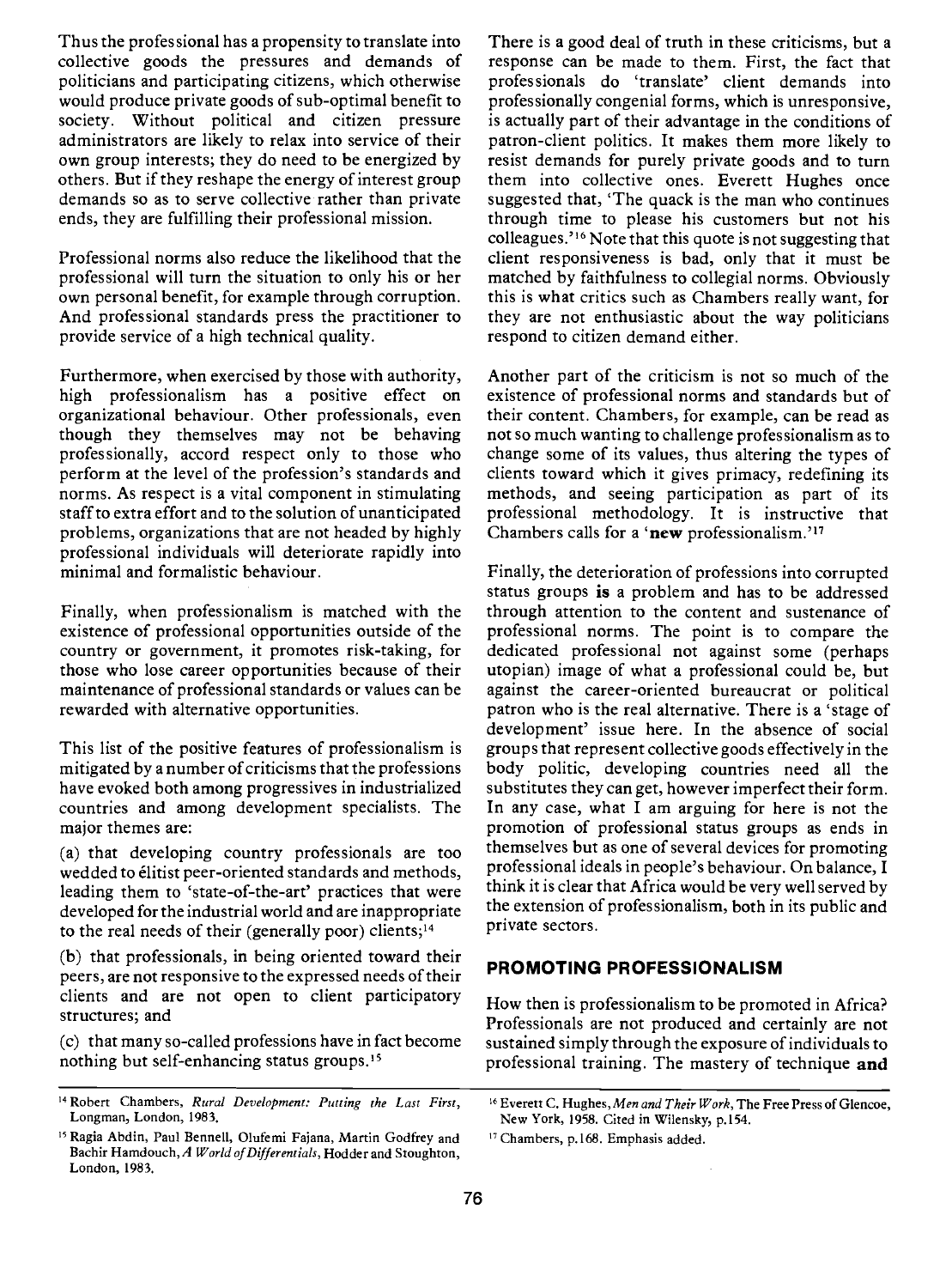the socialization in professional norms that are<br>provided through this training are of critical importance. But training and socialization alone will not sustain the candidate professional in the face of strong contrary pressures in the environment.

Only when the candidate professional has other professionals as an important (if not the most important) reference group in his or her work life will he or she be transformed into a true professional. The group of peers provides the social structure that permits the professional to resist the otherwise powerful pressures to fall short of professional norms.

The ideal model is that the professional association would formally sanction or bar someone who violated professional standards. Even short of formal sanctions, however, the existence of informal criticism from a group of people whom one respects and identifies with is a powerful social sanction.

In most of Africa, however, the indigenous professional overseas, community is too small and too weak to fulfill this peer group function effectively alone. In this circumstance the professional association is likely to be only a selfenhancing status group, if it exists at all. Only those individuals who are strongly oriented toward the international profession and see their international peers as a central reference group for their behaviour are likely to behave appropriately. This was precisely the explanation for the behaviour of two of the four 'African Successes' in Kenya I wrote about.'8

In order to strengthen African professions strong links to international professional organizations are needed. To begin with, this implies active participation in international professional associations and gatherings by a relatively substantial number of African professionals  $-$  not the present tokens only.

Also implied is the involvement of the relevant international professional organization in national certification and in-service training functions until such time as the counterpart national association is able to cross a certain threshold in standards, size, and autonomy. African professionals will be rightly insulted at any implication that they are any less dedicated to standards than their international compatriots. But this is not the issue. The point instead is that Africa's professional associations at the moment are not closely connected to the academic centres that are generating new professional knowledge. They also are too small and fragile to be able to withstand the substantial political and social pressures that are put on them in their home countries, threatening their

integrity and autonomy. African professionals need connections and support in order to meet the professional standards to which they themselves aspire. International links can help accomplish this.

## An 'international grand corps' of African public service professionals

I want to advance a rash proposal for giving strength and autonomy to the professions in the public service in Africa. It would need to be refined and advanced by Africans themselves if international organizations were to take it seriously. Thus I put it for ward, not as a finished proposal, but as the germ of an idea for African professionals to develop if they feel it has merit.

At the moment professionalism in African civil services is undermined by two major factors:

(a) The siren call of international salaries for those who are widely recognized as exceptional drains Africa of its  $best$  talent  $-$  public servants who could do far greater good at home than they are likely to achieve working even in international development organizations.

(b) Those professionals who do remain in their home countries generally suffer from a lack of autonomy, a factor so important to the generation of professionalism that it is generally used as part of its definition. In most African states, for most of the professions, there are few viable alternatives outside the public sector for those who fall from political grace. This factor makes professional public servants timid and conservative in their behaviour. They become so anxious to avoid offending their political masters that they actually don't serve them very well.

My proposal for dealing with these problems is inspired by the prestigious corporate bodies of professionals in the French civil service known as the 'grand corps'. Each of these corps recruits its members through an exceedingly competitive selection process which assures it of being composed of 'the best and the brightest.' Although each of these corps is responsible for certain distinct state tasks, these are not necessarily their most important functions. Instead they compete with one another to provide cabinet ministers with staff who can enjoy their confidence. These appointees serve at the full discretion of the political leadership and provide them with most of their policy advice and administrative assistance. No matter where they serve, however, members of the grands corps derive their salaries from their corps and not their positions. Individuals in a grand corps who enjoy the confidence of the political leadership will serve in the most important policy-making positions in the government; those whose views are out of favour at the moment will

<sup>&</sup>lt;sup>18</sup> Ishmael Muriithi and Harris Mule as described in Leonard, Ch. 7-10, 12.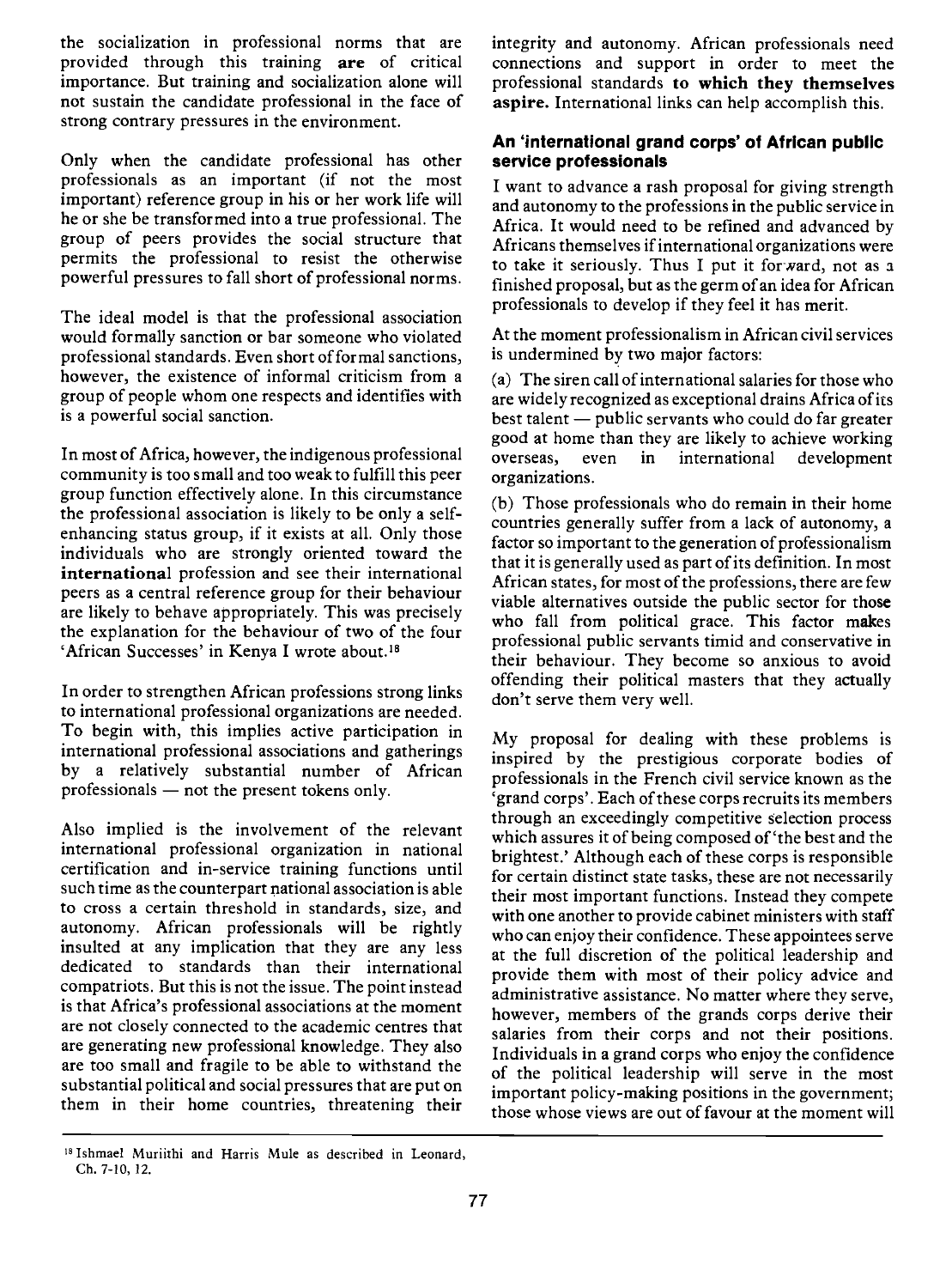hold more routine posts in the civil service and constitute a kind of administrative and policy 'staff in waiting,' who will be available when the political winds change. Those who enjoy the political confidence of the moment enjoy the same tenure in their corps as those who do not. They receive similar salaries. This material security encourages members of the grand corps to maintain high professional standards, be innovative and take risks, which serves well both society and the government of the day. However the fact that these elite administrators only hold positions that are critical to public policy when they have the confidence of the political leadership assures political responsiveness.'9 African governments would be well served if they were to have available to them a similar group of highly talented and professional higher civil servants who were politically responsive and adaptive to policy change.

Specifically, then, I propose that for each profession one creates an Africa-wide 'grand corps' with the following attributes

1 People would be nominated for candidate membership who had the appropriate minimum qualifications for their profession, who had 5 to 10 years of public sector work experience, and who were judged to have been outstanding in their performance of those duties - both as to technical quality and as to the 'publicness' of values served.

2 Those elected to become candidate members would attend a professional upgrading course of, say, two months duration with all of the other candidates of that year. The course would contribute to professional competence but would also build peer ties. Upon successful completion of the course, which would not be guaranteed but which would be usual, the candidate would become a junior member of the corps.

3 Junior members would receive a substantial supplement to their incomes as long as they were in the service of an African government or (possibly) an indigenous non-governmental organization. They also would be guaranteed a post in an international organization (UN, IBRD, WHO, etc.) if their careers became blocked despite their having performed their duties at a high level of professional competence. The former provision would encourage them to continue working in poorly paid positions without turning to corruption or private business for supplementary sources of income. The latter provision would encourage both risk-taking and adherence to professional standards and ethics, for being faithful to them would give them security. Thus it would promote professional autonomy within the structure of the civil services.

<sup>19</sup> Ezra N. Suleiman, Politics, Power and Bureaucracy in France: The Ezra N. Suleiman, Elites in French Society: The Politics of Survival, Administrative Elite, Princeton University Press, Princeton, 1974. Princeton University Press, Princeton, 1978.

4 An annual membership conference of the corps would be held for, say, three days and the corps would pay the costs of members in attending.

5 After not less than 15 years total of public service and at least 5 years in the corps, junior members could be nominated for senior membership. Senior members would receive a still higher stipend under the same condition as junior members. They also would elect candidate members, junior members and senior members.

6 The total number of people in any one corps would eventually be about 500, so that its membership was always quite select and élite.

7 These grand corps would be fully autonomous, African-controlled bodies. The initial group of senior members would be comprised of a dozen Africans who were selected for their exceptional professionalism by a relevant international professional organization. They would select the other members and establish the governance structure of the corps.

8 Each corps would be internationally financed, perhaps by a consortium or the World Bank. The justification for this finance would be that keeping these professionals in their own countries would have both direct effects on developmental performance and spread effects on other civil servants that would have a higher rate of return than most donor projects.

9 It is expected that at any given moment some of these grand corps professionals would be out of favour with their political leaders and therefore might be serving internationally. The corps scheme, however, would produce higher standards of service among those professionals who remained and would facilitate the return to national service of professionals if and when they returned to political favour.

10 The purpose is not to impose international professional policies on national political leaders. It is presumed and would be encouraged that within the bounds of professionalism there would be substantial differences in the policy views of those elected to membership in a corps. Instead the intention is to provide a national political leader with the ability to choose among a range of dedicated professionals, leading to the selection of ones who simultaneously inspire political confidence, have high competence, and have sufficient autonomy to be able to channel the energy and direction of political will into professional forms that will more likely serve the collective interests of the country.

## POCKETS OF EXCELLENCE

There is no presumption in these proposals that professionalism alone can rescue Africa from the